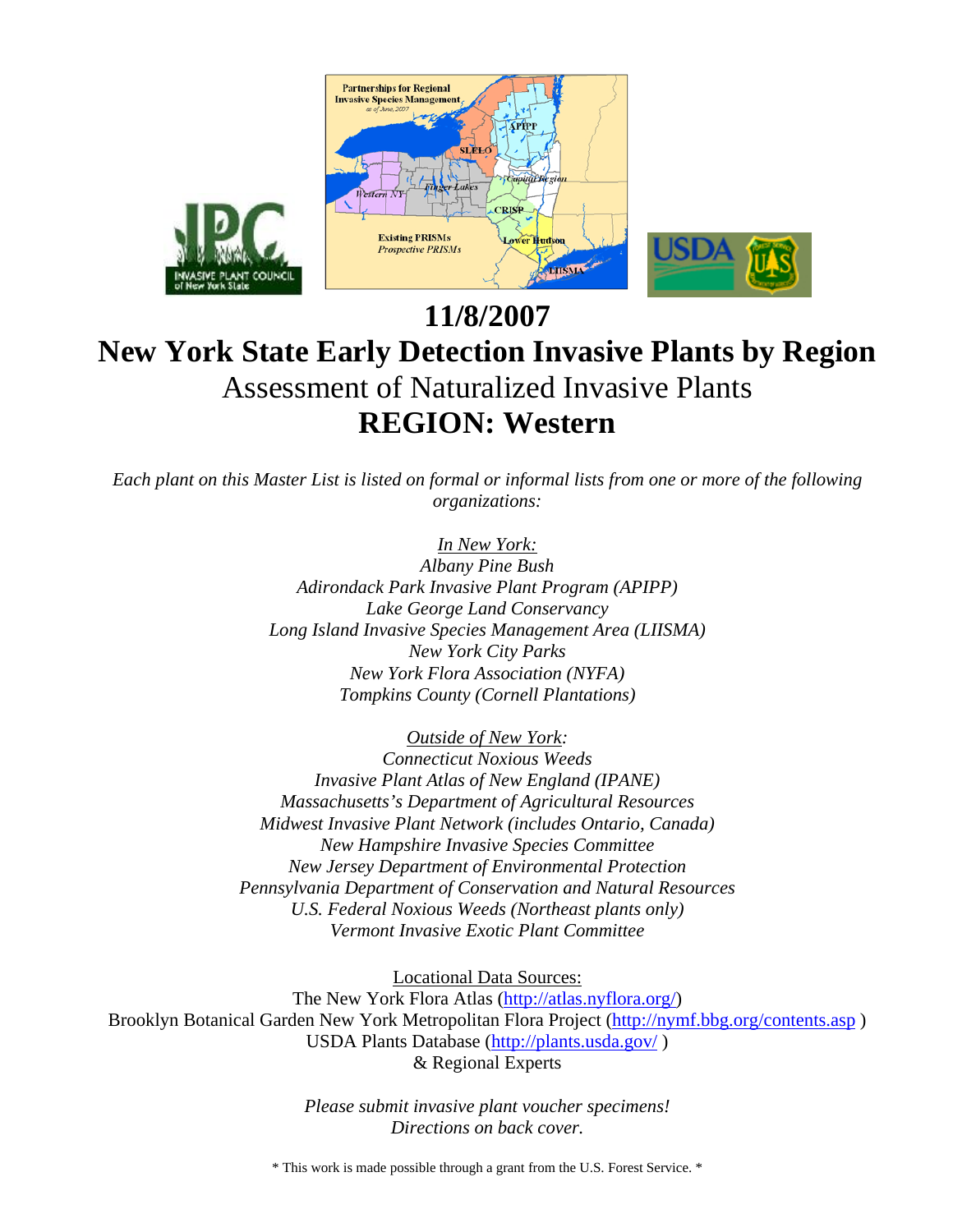### **11/8/2007: NY State Early Detection Invasive Plants by Region. REGION: Western NY**

*AR: "Approaching Region". Available data indicate that these plants are not present in this region; however, they are known to occur in adjacent regions or in a state adjacent to this region.* 

Aira caryophyllea Silver Hairgrass Akebia quinata **Fixe-leaf Akebia (Chocolate vine)** Aralia elata di anno 1920 anno 1920.<br>Animated Oat divena sterilis Cabomba caroliniana Callitriche stagnalis Pond Water-starwort (Water Chickweed ) Cardamine impatiens **Narrowleaf Bittercress (Bushy Rock-cress)**<br>Cirsium palustre **Narrowleaf Bittercress** Marsh Thistle (European Marsh Thistle) Conium maculatum Poison-hemlock Dioscorea oppositifolia (Syn.: Dioscorea batatas) Duchesnea indica **Indian Mock-strawberry (Indian Strawberry**) Echinops sphaerocephalus Great Globethistle (Blue Globethistle) Egeria densa Brazilian Water-weed (Brazilian eloda) Elsholtzia ciliata Crested Elsholtzia (Crested Late-summer Mint) Euonymus hamiltonianus etter etter teen and the Hamilton's Spindle-tree Glaucium flavum **The Contract of Contract Contract Contract Vellow Horn Poppy (Sea or horned poppy)** Glossostigma diandrum metal and the Mudmat Hedera helix and the entity of the Hemerocallis fulval and the entity of the English Ivy<br>Hemerocallis fulval and the entity of the Crange Da Hydrilla verticillata **Hydrilla:** Water-thyme; Florida Elodea Koelreuteria paniculata Golden-rain Tree Ligustrum obtusifolium and a component control border Privet<br>California Privet Ligustrum ovalifolium Linaria dalmatica **Dalmation Toadflax** Lobelia chinensis Chinese Lobelia Ludwigia peploides<br>
Luzula luzuloides<br>
Luzula luzuloides<br>
Forest Woodrush (Oakfor Malus baccata and hybrids Siberian Crabapple Microstegium vimineum Japanese Stiltgrass (Nepalese Browntop) Miscanthus sinensis<br>
Myriophyllum aquaticum<br>
Myriophyllum aquaticum<br>
Chinese Silver Gassetter (Water-feather, Najas minor **Drittle Naiad (Brittle Water-nymph, Lesser Naiad)**<br>Nasturtium microphyllum (Syn: Rorippa microphylla) Onerow Yellowcress Nasturtium microphyllum (Syn: Rorippa microphylla)<br>Nymphoides peltata Nymphoides peltata <br>
Paulownia tomentosa <br>
Paulownia (Principality Royal Paulownia (Principality Royal Paulownia (Principality Royal Paulownia) Perilla frutescens var. frutescens **Beefsteak Plant** Phellodendron japonicum and announce Coreaan and Superintendent Coreaan Japanese Corp.<br>Populus alba Populus alba Prunus cerasus Notation Sour Red Cherry Sour Red Cherry Prunus padus<br>Pueraria montana var Johata **European Bird Cherry (European Bird Cherry** Pueraria montana var. lobata Pyrus calleryana **Bradford Pear** Quercus acutissima Sawtooth Oak Rhodotypos scandens and the state of the Black Jetbead (Jetbead)<br>Solanum viarum and the Solanum of Tropical Soda Apple Spiraea japonica Japanese Spiraea (Japanese Meadowsweet) Typha x glauca **Blue Cat-tail** (Hybrid Cat-tail) Veronica beccabunga European Speedwell Wisteria sinensis **Chinese Wisteria** 

### *Scientific Name Preferred Common Name (Other Names)*

Animated Oat<br>Carolina Fanwort Marsh Thistle (European Marsh Thistle) Clematis terniflora **Japanese Virgin's-bower (Sweet Autumn Clematis**, Yam-leaf clematis)<br>Conium maculatum Conium Poison-hemlock Orange Daylily (Tawny Daylily) Impatiens glandulifera **Policemen's Helmet (Ornamental Jewelweed, Himalayan Balsam**, Purple Lespedeza cuneata Chinese Lespedeza (Chinese Bush-clover, Sericea Lespedeza) Forest Woodrush (Oakforest Woodrush) Parrot-feather (Water-feather, Brazilian Water-milfoil) Royal Paulownia (Princess Tree, Empress Tree) Persicaria perfoliata (Syn: Polygonum perfoliatum) Mile-a-minute Weed (Mile-a-minute Vine, Asiatic Tearthum)<br>Phellodendron japonicum<br> **Tropical Soda Apple** Japanese Wisteria (Wisteria)

# *ED: Early Detection Species - Available data indicate there are 1, 2 or 3 locations for*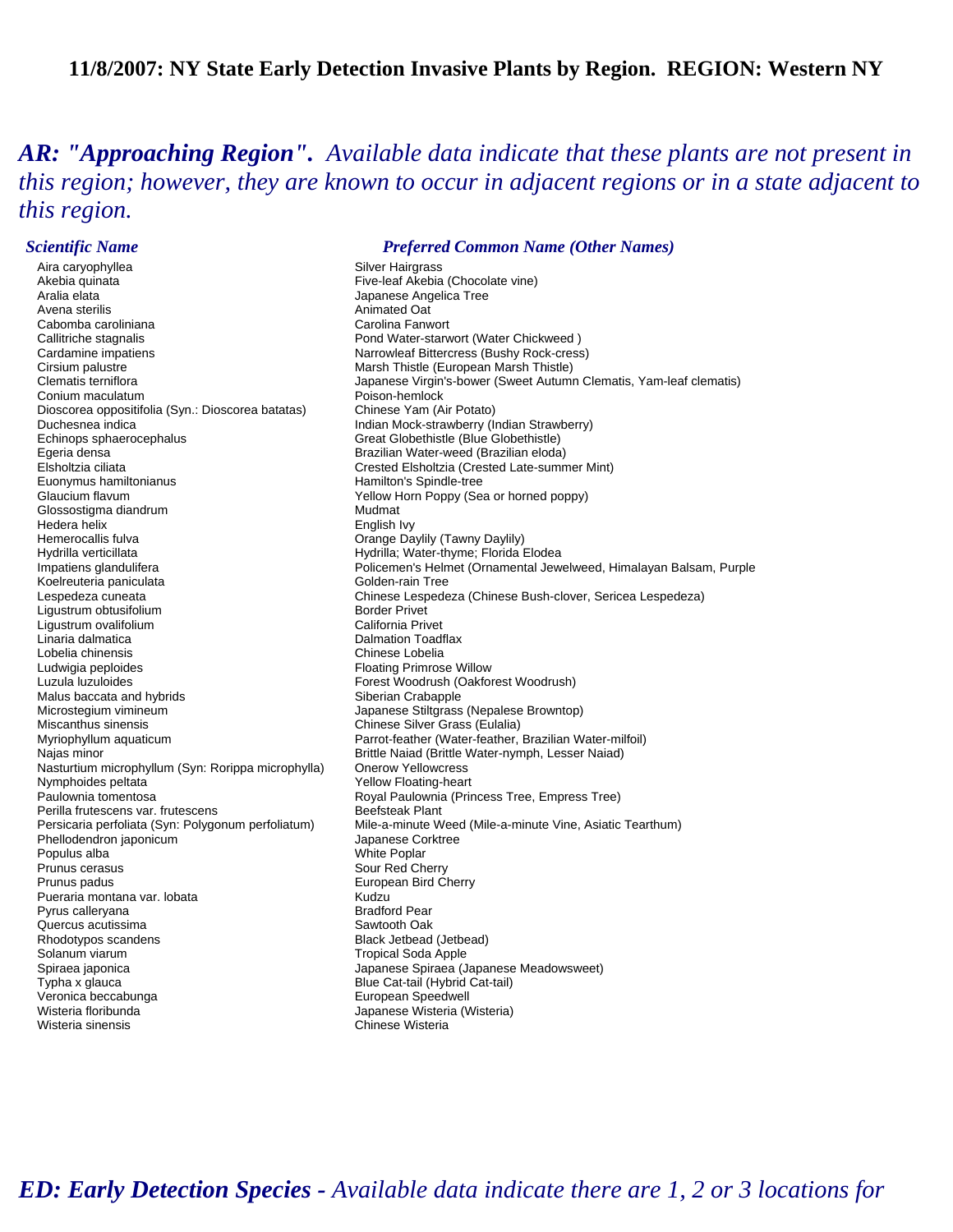# **11/8/2007: NY State Early Detection Invasive Plants by Region. REGION: Western NY**  *each of these plants in this Region.*

Trapa natans Water Chestnut

# **Scientific Name**<br> **Ampelopsis brevipedunculata** *Preferred Common Name (Other Names)*<br> **Porcelain Berry (Amur Pepper-vine)**

Ampelopsis brevipedunculata entity in the Porcelain Berry (Amur Pepper-vine)<br>Porcelain Berry (Amur Pepper-vine) Euconymus alatus Euonymus alatus Winged Burning Bush (Burning Bush, Winged Euonymus) Euonymus europaeus and a community european Spindle-tree (Spindle-tree)<br>European Spindle-tree (Spindle-tree)<br>Professor-weed (Goat's-rue) Professor-weed (Goat's-rue) Hydrocharis morsus-ranae Common Frogbit (European Frog-bit) Rubus phoenicolasius Wineberry (Japanese Wineberry, Wine Raspberry)

# *PE: Presence Established – Available data indicate there are 4 or more locations of these plants in this region.*

### *Scientific Name Preferred Common Name (Other Names)*

Abutilon theophrasti **Velvet-leaf** Acer ginnala **Amur Maple** Acer platanoides Norway Maple Acer pseudoplatanus<br>
Aegopodium podagraria<br>
Aegopodium podagraria Bishop's Goutweed (Goutweed, Bishop Weed)<br>Tree-of-heaven Ailanthus altissima Alliaria petiolata **Garlic Mustard Carlic Mustard**<br>Allium vineale **Garlic Mustard Carlic Mustard Carlic (Fie** Allium vineale **Allium vineale (Field Garlic (Field Garlic (Field Garlic (Field Garlic (Field Garlic )**<br>Alnus glutinosa **March 2006 (Field Garlic ) (Field Garlic )** European Alder (Black Alder) Anthriscus sylvestris **Anthriscus** sylvestris Anthriscus sylvestris Wild Chervil Artemisia vulgaris **Mugwort (Common Wormwood)**<br>
Berberis thunbergii **Mugwort (Common Wormwood)**<br>

Appanese Barberry Japanese Barberry Berberis vulgaris Common Barberry (European Barberry) Bromus tectorum **Cheatgrass (Drooping Brome-grass)** Buddleja davidii **Christianus** Crange-eye Butterfly-bush<br>
Butomus umbellatus Christianus Christianus Christianus Christianus Christianus Christianus Christianus Christ Butomus umbellatus Cardamine hirsuta and the state of the Hairy Bitter-cress (School and The Hairy Bitter-cress of the Music Theorem<br>Carduus nutans and the Cardian Communisties (School and Music The Music The Music The Music The Music The Mu Musk Thistle; Nodding Thistle Celastrus orbiculata (Celastrus orbiculata control or Asiatic Bittersweet (Asian or Asiatic Bittersweet)<br>Centaurea iacea Brown Starthistle Centaurea nigrescens Short-fringe Starthistle Centaurea solstitialis Yellow Star-thistle Centaurea biebersteinii (Syn: C. stoebe, C. maculo) Spotted Starthistle (Spotted Knapweed)<br>Chelidonium majus Charl Geneter Celadine (Celandine) Greater Celadine (Celandine) Cichorium intybus Chicory Cirsium arvense **Creeping Thistle (Canada Thistle)**<br>Cirsium vulgare Cirsium Cirsium Cirsium Cirsium Cirsium Cirsium Cirsium Cirsium Cirsium Cirsium Cirsium Circi<br>
Bull Thistle Cirsium vulgare<br>
Coronilla varia (Syn.: Securigera varia) Common Crown-vetch (Crownvetch) Coronilla varia (Syn.: Securigera varia) Crataegus monogyna<br>Cynanchum Iouiseae (Syn: Vincetoxicum nigrum) Black Swallow-wort (Louise's Cynanchum louiseae (Syn: Vincetoxicum nigrum) Black Swallow-wort (Louise's Swallow-wort, Dog-strangling Vine) European Swallow-wort (Pale Swalow-wort, Dog-strangling Vine) Cytisus scoparius **Scotch Broom** Datura stramonium and a stramonium of the strain of the strain of the strain of the strain of the strain of the Daucus carota Wild Carrot (Queen Anne's Lace) Digitalis lanata Grecian Foxglove Fuller's Teasel (Common Teasel, Wild Teasel) Dipsacus laciniatus Cut-leaf Teasel Elaeagnus angustifolia anno 2008.<br>Elaeagnus umbellata anno 2008 ann an Coiveagair an Autumn Olive Elaeagnus umbellata Epilobium hirsutum Codlins And Cream (Willow-herb, Hairy Willow-herb, Fireweed) Euonymus fortunei var. radicans and an Europe Winter Creeper (Climbing Euonymus)<br>
Euphorbia cyparissias and Euphorbia cypress Spurge Euphorbia cyparissias Euphorbia esula **Leafy Spurge (Wolf's Milk)** Euphorbia lathyris<br>Fallopia japonica (Syn: Polygonum cuspidatum) Sapanese Knotweed (Japar Japanese Knotweed (Japanese Bamboo, Japanese Arrowroot)<br>Giant Knotweed (Sachaline Knotweed) Fallopia sachalinensis (Syn: Polygonum sachalinense) Festuca filiformis **Festuca filiformis** Festuca Filiformis **Hair Fescue** (Fineleaf Sheep Fescue) Filipendula ulmaria **Access 1986** Cueen-of-the-meadow Frangula alnus (Syn.: Rhamnus frangula) Glossy Buckthorn (European Buckthorn) Froelichia gracilis Controllection Slender Cottonweed (Slender Snake Cotton)<br>Slechoma hederacea Solid School School (Sull-over-the-ground) Ground Ivy (Gill-over-the-ground) Heracleum mantegazzianum Giant Hogweed Hesperis matronalis Dame's Rocket Humulus japonicus<br>
Hylotelephium telephium (Syn: Sedum telephium) Garden Stonecrop (Live Forever) Hylotelephium telephium (Syn: Sedum telephium)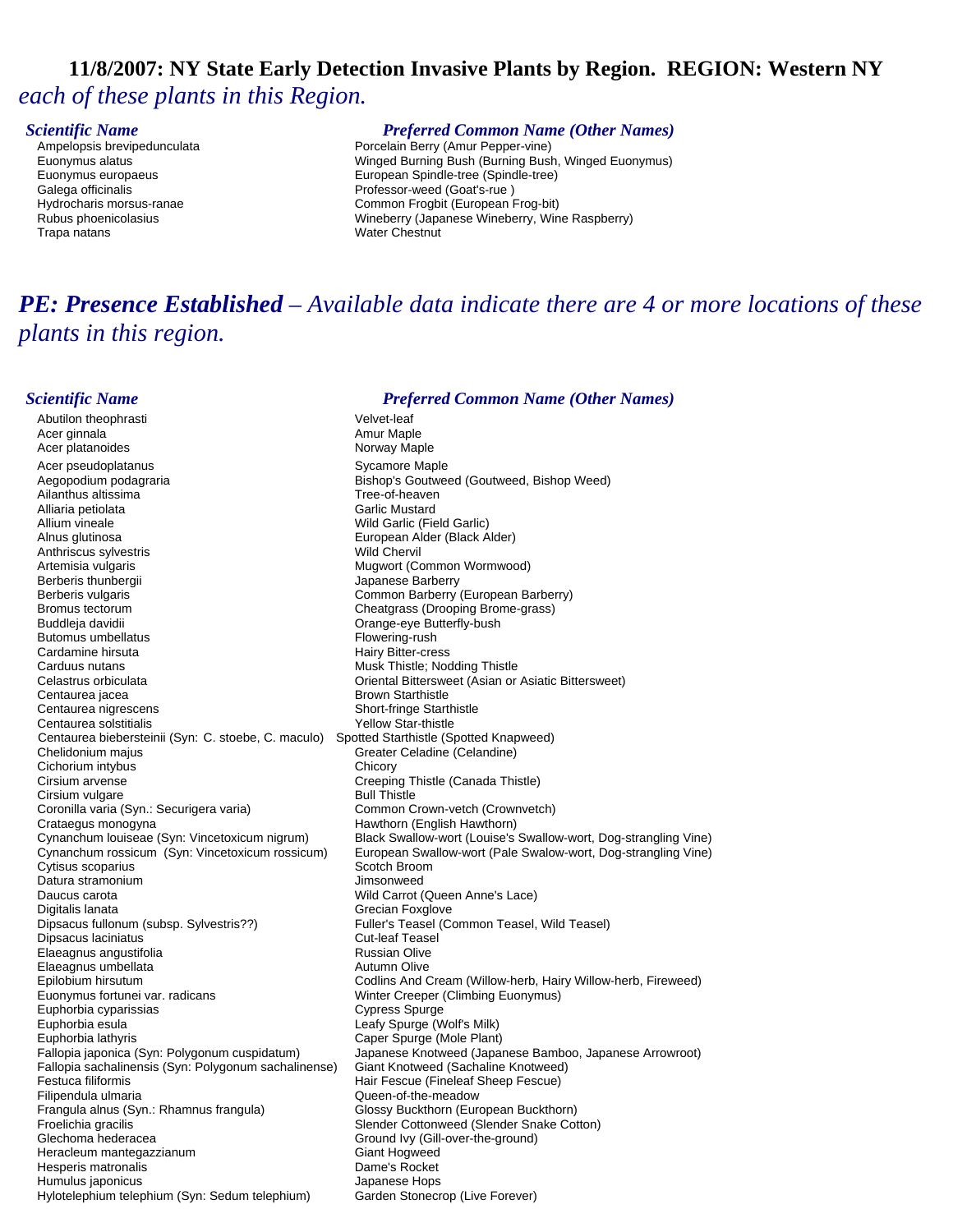# **11/8/2007: NY State Early Detection Invasive Plants by Region. REGION: Western NY**<br>Common St. Johnswort

Hypericum perforatum and the common St. Johnswort Common St. Johnswort Common St. Johnswort Common St. Johnswort<br>
Common St. Johnswort Common St. Johnswort Common St. Johnswort Common St. Johnswort Common St. Johnswort Com Lepidium densiflorum common Pepperweed

Yellow Iris (Water-flag) Kochia scoparia (now or was Bassia??) Mexican Summer-cyprus (Common Kochia)

# *PE (cont'd)*

Ligustrum vulgare<br>
Lonicera japonica<br>
Lonicera japonica Lonicera maackii aastaa kuulu kuulu kuulu Amur Honeysuckle<br>Amur Honeysuckle<br>Morrow Honeysuck Lonicera tatarica<br>
Lonicera x bella<br>
Lonicera x bella<br>
Try Honeysuckle Lonicera xylosteum European Fly-honeysuckle (Dwarf Honeysuckle) Lychnis flos-cuculi **Ragged Robin** Ragged Robin Lycopus europaeus<br>
Lycopus europaeus<br>
Lysimachia nummularia<br>
Creeping Jennie (Moneywort) Lysimachia vulgaris<br>
Lythrum salicaria<br>
Lythrum salicaria<br>
Lythrum salicaria Lythrum salicaria Purple Loosestrife Melilotus albas (syn.: Melilotus officinalis) Melilotus officinalis and the state of the Melilow Sweetclover (North Sweetclover and Melilow Sweetclover and M<br>Melilotus alba Myosotis scorpioides<br>Myriophyllum spicatum Nasturtium officinale (Syn: Rorippa nasturtium-aquaticum) Watercress Nelumbo lutea American Lotus (American Water Lotus) Onopordum acanthium acanthium Scotch Cotton-thistle (Scotch Thistle)<br>
Onithogalum nutans Scotch Thistle (Scotch Thistle) Ornithogalum umbellatum Common Star-of-Bethlehemen Common Star-<br>Pastinaca sativa Common Common Star-Pastinaca sativa<br>
Phragmites australis ssp. australis<br>
Phragmites australis ssp. australis<br>
Wild Parson Common Reed Phragmites australis ssp. australis Picea abies<br>Pilosella caespitosa (Svn: Hieracium caespitosum) Field Hawkweed Pilosella caespitosa (Syn: Hieracium caespitosum)<br>Poa compressa Potamogeton crispus Curly Pondweed (Crisped Pondweed) Prunus avium<br>
Ranunculus ficaria<br>
Ranunculus ficaria Provide ficaria and the control of the control of the Fig Buttercup<br>Fig Buttercup Figures and the control of the Creeping Buttercup Ranunculus repens<br>Rhamnus cathartica Robinia pseudoacacia entre a control de Black Locust Rosa canina **New York Contract Contract Contract Contract Contract Contract Contract Contract Contract Contract Contract Contract Contract Contract Contract Contract Contract Contract Contract Contract Contract Contract Co** Rosa eglanteria i internacionalismo est est un superficitat Sweet Briar<br>Rosa multiflora Rosa rugosa Rugosa Rose (Japanese Rose) Rumex acetosella ssp. pyrenaicus Sheep Sorrel Salix fragilis Crack Willow (Brittle Willow) Salix purpurea Basket Willow (Purpleosier Willow)<br>Salix x pendulina Basket Willow (Purpleosier Willow) Sedum sarmentosum Sedum Stringy Stonecrop Senecio jacobaea Tansy-ragwort (Stinking Willie) Silphium perfoliatum and the control of the Cup-plant (Indian Cup-plant)<br>Silybum marianum control of the Cup-plant (St. Mary's Solanum dulcamara **Climbing Nightshade (Bittersweet Nightshade**)<br>Sonchus arvensis Climbing Treed Southistle (Perrenial Sowthistle) Sorbaria sorbifolia e contra contra un establecer e al False Spiraea Sorghum bicolor **Broom-corn (Shattercane)** Broom-corn (Shattercane) Sorghum halepense **Sorghum halepense** Johnson Grass Torilis japonica (Syn.: Torlis arvensis) Erect Hedge-parsley (Japanese Hedge-parsley) Tussilago farfara **Coltago farta contra coltago de Coltago de Colt**<br>Ulmus pumila Ulmus pumila<br>Valeriana officinalis Verbascum thapsus<br>
Veronica officinalis<br>
Veronica officinalis<br>
Veronica officinalis Veronica officinalis Gypsy-weed (Common Speedwell)

Japanese Honeysuckle Morrow Honeysuckle Fly Honeysuckle Creeping Jennie (Moneywort) European Water Fern (European Waterclover)<br>White Sweetclover White Mulberry<br>True Forget-me-not Eurasian Water-milfoil (European Water-milfoil, Spike Water-milfoil) Drooping Star-of-Bethlehem<br>Common Star-of-Bethlehem Canada Bluegrass Common Buckthorn Rambler Rose (Multiflora Rose) Cutleaf Blackberry (Evergreen Blackberry) Wisconsin Weeping Willow Blessed Milkthistle (St. Mary's Thistle, Milk Thistle) Field Sowthistle (Perrenial Sowthistle) Common Valerian (Garden Heliotrope) Common Periwinkle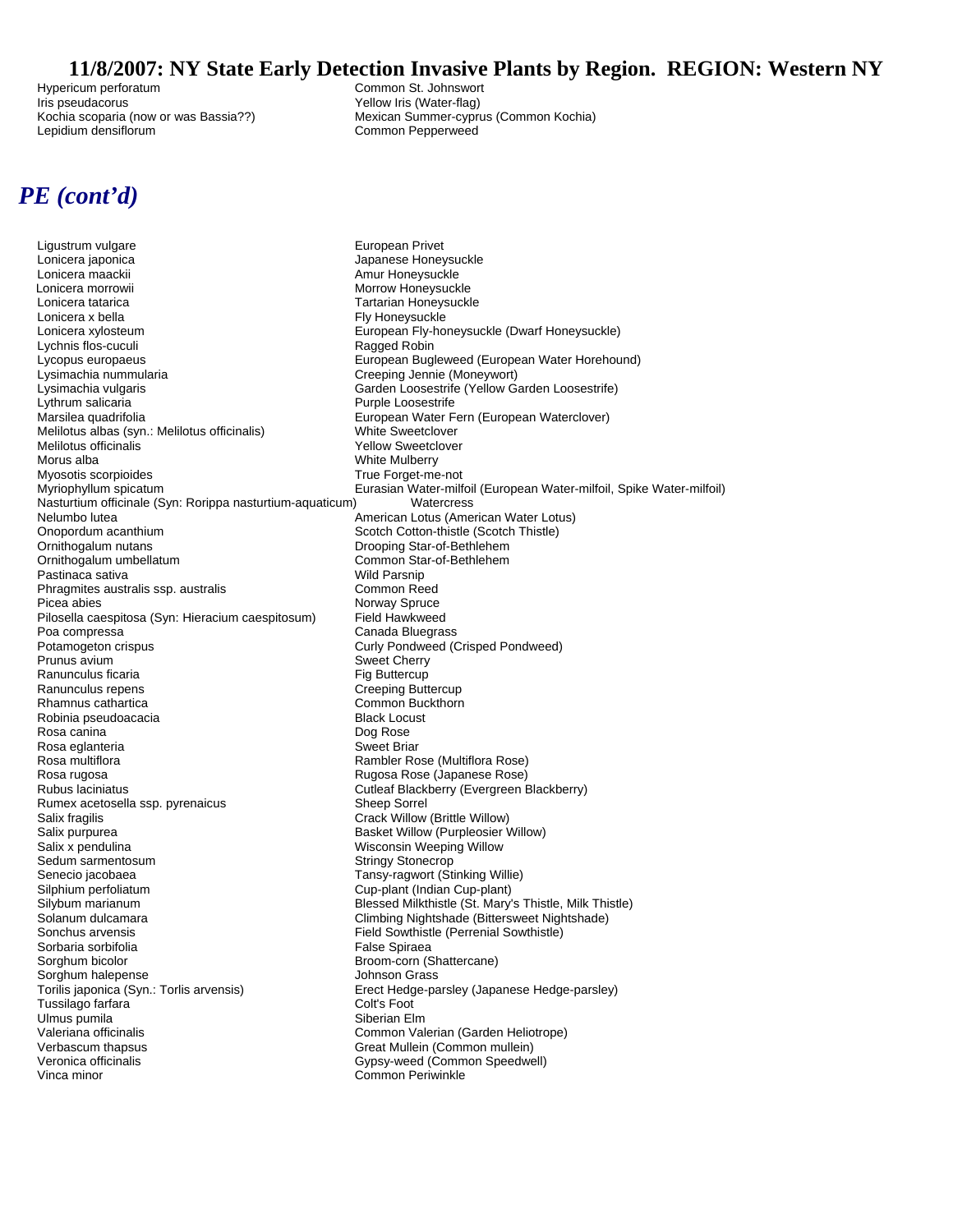# **11/8/2007: NY State Early Detection Invasive Plants by Region. REGION: Western NY**

*UK: Unknown- There is insufficient data to determine the status of these plants in this region.* 

Agrostis palustris **Bentgrass** Bentgrass Drymaria arenarioides and a compared and alfombrilla<br>
Falcaria vulgaris and a compared and a compared and Sickle-weed Falcaria vulgaris<br>
Kummerowia striata (Syn: Lespedeza striata) Sickle-weed<br>
Japanese Clover Kummerowia striata (Syn: Lespedeza striata)<br>Lonicera standishii Lupinus polyphyllus var. plyphyllus<br>Mikania cordata Monochoria hastata<br>Rubus fruticosus Rubus moluccanus **Mild Blackberry** Wild Blackberry Sagittaria sagittifolia Arrowhead Verbena bonariensis **Purpletop Vervain (Purpletop Verbena)** Purpletop Vervain (Purpletop Verbena)

### *Scientific Name Preferred Common Name (Other Names)*

Standish's Honeysuckle<br>Bigleaf Lupine (Giant Lupine) Heartleaf Hempvine (Mile-a-minute)<br>Monochoria Shrubby Blackberry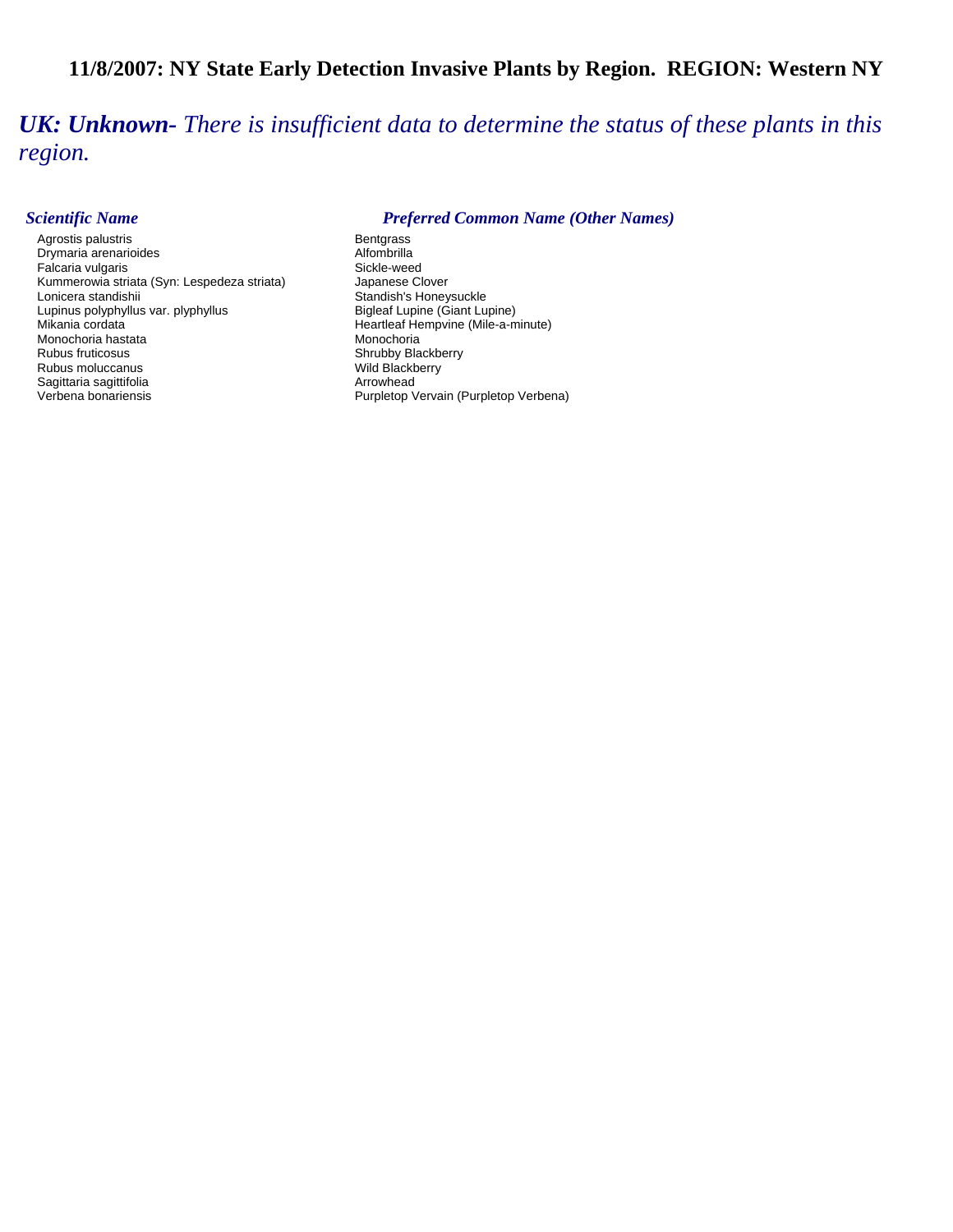# **11/8/2007: NY State Early Detection Invasive Plants by Region. REGION: Western NY**  *NA: Not Applicable – Available data indicate these plants are not present in this region.*

Actinidia arguta **Hardy Kiwi** (Hardy Kiwi (Hardy Kiwifruit) Ageratina adenophora **Crofton Weed Alectra**<br>Alectra fluminensis Alectra fluminensis Alectra Alternanthera sessilis Asphodelus fistulosus<br>Azolla pinnata Broussonetia papyrifera etteration and the control of the Paper-mulberry<br>Paper-mulberry Caracana Papers of the Capacity Siberian Peashrub Caragana arborescens<br>Carex kobomugi Carex kobomugi Japanese Sedge; Asiatic Sand Sedge<br>Carthamus oxyacantha Japanese Sedge; Mild Safflower (Jeweled Distaff Thistle Commelina benghalensis and the commelina benghal Dayflower<br>Crupina vulgaris Benghal Dayflower Common Crupina Crupina vulgaris (Crupina vulgaris Common Crupina Crupina Crupina Crupina Crupina Crupina Crupina Crupina Crupina Crupina Crupina Crupina Crupina Crupina Crupina Crupina Crupina Crupina Crupina Crupina Crupina Crupina Crup Digitalis grandiflora (D. pupurea)<br>Digitaria velutina Eichhornia azurea Anchored water hyacinth Eichhornia crassipes **Common Water-hyacinth (Water Hyacinth)**<br>Emex australis **Common Common Common Common Common Common** Emex spinosa Geranium thunbergii **Thunberg's Geranium**<br>Glyceria maxima Club Club Club Club Reed Mannagrass (Ta Houttuynia cordata Hygrophila polysperma Miramar Weed Imperata brasiliensis and a state of the Brazilian Satintail<br>
Imperata cylindrica<br>
Brazilian Satintail Imperata cylindrica Inula britannica **British Yellow-head** Ipomoea aquatica Chinese Waterspinach **Ischaemum rugosum and a material control of the Murain-grass**<br> **Ischaemum Iatifolium** Murain-grass<br>
Broad-leaf Pe Ligustrum sinense Chinese Privet<br>
Limnophila sessiliflora Chinese Privet<br>
Chinese Ambulia Limnophila sessiliflora<br>I vcium ferrocissimum Lycium ferrocissimum<br>
Melaleuca quinquenervia<br>
Melaleuca quinquenervia Melaleuca quinquenervia Melastoma malabathricum **Malabar Melastome** Malabar Melastome Mikania micrantha **Bittervine (Mile-a-minute)** Mimosa diplotricha Giant False Sensitive Plant<br>Miscanthus sacchariflorus Communication Channel Miscanthus Sacchariflorus Monochoria vaginalis Nassella trichotoma<br>Ottelia alismoides Serrated Tussock<br>Serrated Tussock Duck lettuce Ottelia alismoides<br>
Paspalum scrobiculatum<br>
Paspalum scrobiculatum Paspalum scrobiculatum et al. (a) Rodo-millet Kodo-millet<br>
Pennisetum clandestinum et al. (a) Kikuvuqrass Pennisetum clandestinum Pennisetum macrourum trin./peicellatum trin. <br>Pennisetum polystachyon **Music Brand Music Mussion Grass**<br>Mission Grass Pennisetum polystachyon Phellodendron amurense<br>Pinus thunbergiana (Pinus thunbergii) and a Music Shack Pine Pinus thunbergiana (Pinus thunbergii) Pistia stratiotes and the Community of the Water Lettuce Water Lettuce Prosonic part of the Water Lettuce Prosonic District Prosonic Unit of the Prosonic Unit of the Water Lettuce Prosonic Unit of the Unit of the Water Let Prosopis pallida Prosopis reptans<br>
Prosopis strombulifera<br>
Prosopis strombulifera<br>
The Management of the Argentine Screwbean Prosopis strombulifera Prosopis velutina and the control of the Velvet Mesquite<br>
Velvet Mesquite<br>
Quercus cerris Quercus cerris European Turkey Oak Rottboellia cochinchinensis Itchgrass Saccharum spontaneum and the second wild Sugarcane<br>Salsola vermiculata Number of Salsola Saltwort Salsola vermiculata Solanum tampicense Wetland nightshade<br>
Solanum torvum Wetland nightshade<br>
Turkeyberry Solanum torvum and the state of the Solanum of Turkeyberry<br>Sparganium erectum and the Solanum Turkeyberry Exotic Bur-reed Sparganium erectum Striga Lour. Witchweed Tamarix ramosissima<br>Tridax procumbens<br>Tridax procumbens Tridax procumbens Urochloa panicoides **Liverseed Grass** 

### *Scientific Name Preferred Common Name (Other Names)*

Arthraxon hispidus **Small Carpgrass (Hairy Joint Grass, Jointhead)**<br>Asphodelus fistulosus **State Communist Communist Communist Communist Communist Communist Communist Communist Co** Feathered Mosquito Fern Wild Safflower (Jeweled Distaff Thistle) Velvet Fingergrass Three-cornered Jack<br>Devil's Thorn Reed Mannagrass (Tall mannagrass)<br>Chameleon Plant Broad-leaf Pepper-grass (Tall Pepperweed, Perennial Pepperweed) Japanese Silver Grass (Plume Grass, Amur Silvergrass)<br>Pickerel Weed Great Yellowcress (Water Yellowcress) Japanese Tree Lilac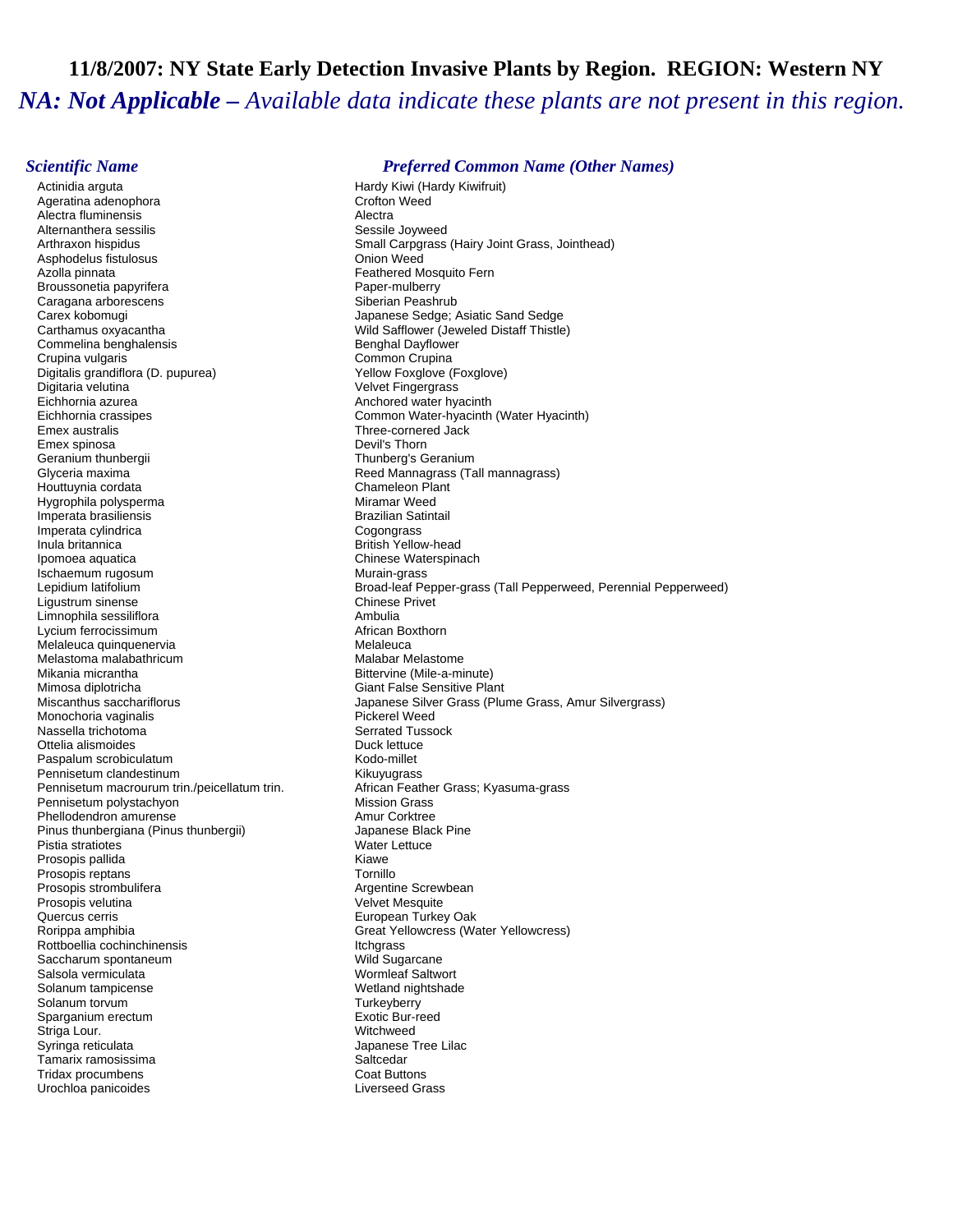# **11/8/2007: NY State Early Detection Invasive Plants by Region. REGION: Western NY**

*UK: Unknown- There is insufficient data to determine the status of these plants in this region.* 

Agrostis palustris and the second of the second part of the Bentgrass Bentgrass Bentgrass and District and Dis<br>Bentgraphy and District and District and District and District and District and District and District and Dist Drymaria arenarioides and a compared a component alternative Alfombrilla<br>Alfombrilla Falcaria vulgaris Falcaria vulgaris Lespedeza striata<br>
Lonicera standishii dhamaa Japanese Clover<br>
Standish's Honey Monochoria hastata<br>Rubus fruticosus Rubus moluccanus<br>
Sagittaria sagittifolia<br>
Arrowhead Sagittaria sagittifolia<br>Verbena bonariensis

### *Scientific Name Preferred Common Name (Other Names)*

Lonicera standishii Standishii Standish's Honeysuckle<br>
Lupinus polyphyllus Standish's Honeysuckle<br>
Bigleaf Lupine (Giant Lu Lupinus polyphyllus and the state of the Bigleaf Lupine (Giant Lupine)<br>Mikania cordata and the state of the Heartleaf Hempvine (Mile-a-m Heartleaf Hempvine (Mile-a-minute)<br>Monochoria Shrubby Blackberry<br>Wild Blackberry Purpletop Vervain (Purpletop Verbena)